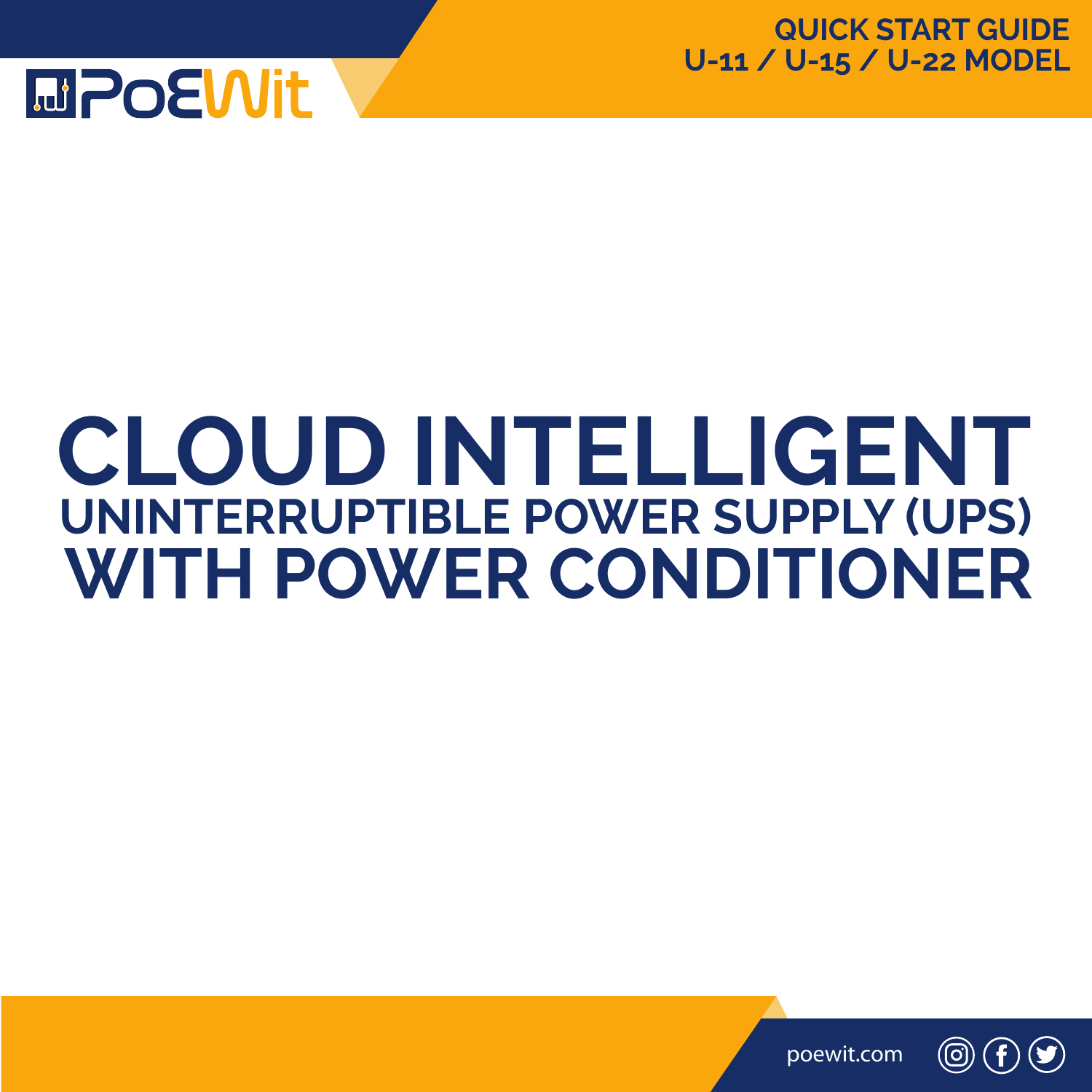

### **BEFORE YOU START**

### **1) PACKAGE CONTENTS**

Confirm that you have the package contents as follows:

- 1. PoE powered motion detector
- 2. Lens shield label



#### **2) PRODUCT DESCRIPTION**

PoEWit UPS, lets users define which devices have priority for consuming battery power. In addition, PoEWit's UPS battery backup solutions feature state of the art noise filtering and automatic voltage regulators to deliver clean power to audio and video gear.

poewit.com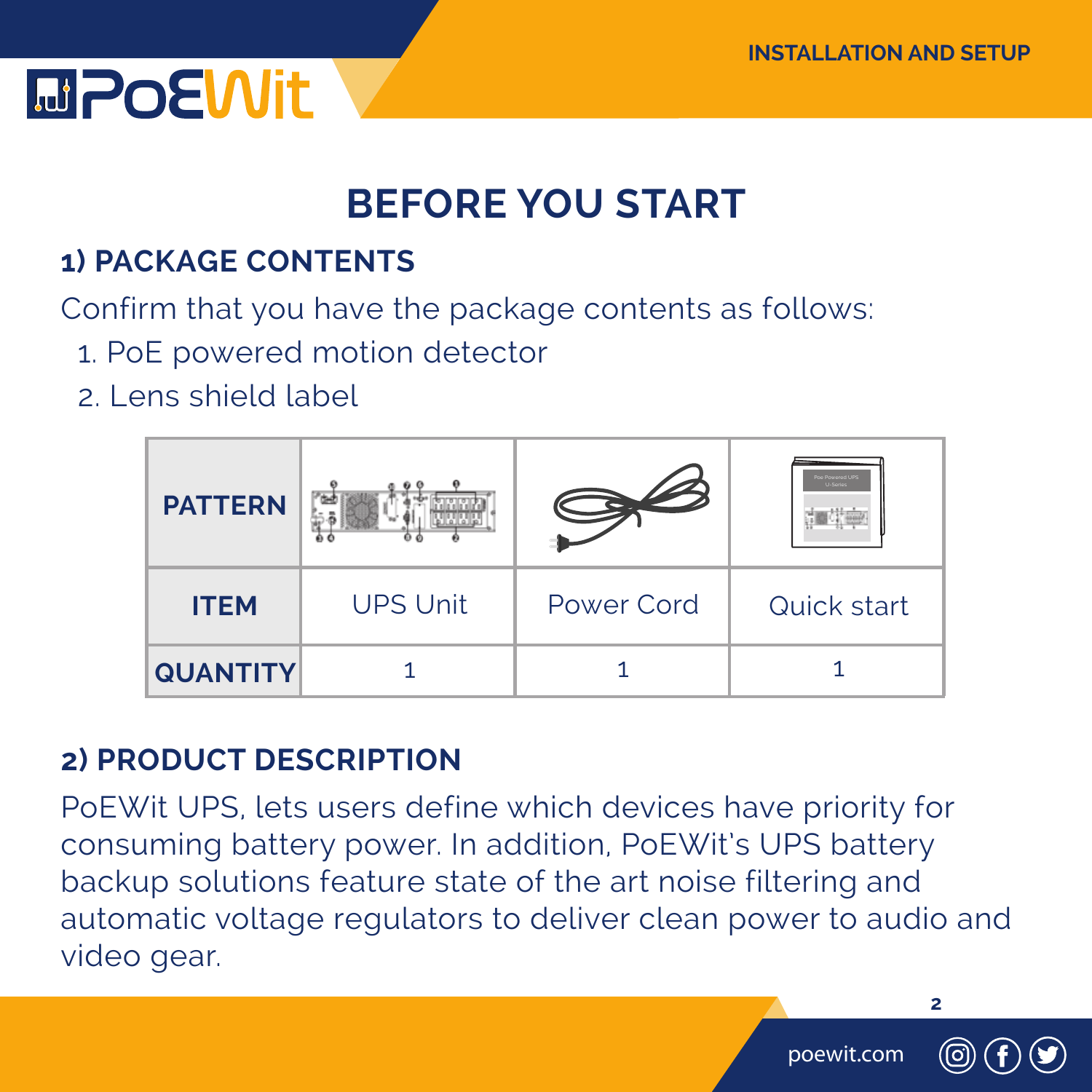# **MPOEWIt**

### **1) INSTALLATION AND SETUP**

**NOTE: Before installation, please inspect the unit. Be sure that nothing inside the package is damaged. Please keep the original package in a safe place for future use.**

#### **2-1. Rear Panel View**





- 1. Programmable outlets
- 2. Non-programmable outlets
- 3. AC input
- 4. Input circuit breaker
- 5. Network/fax/modem surge protection
- 6. Emergency power off function connector (EPO)



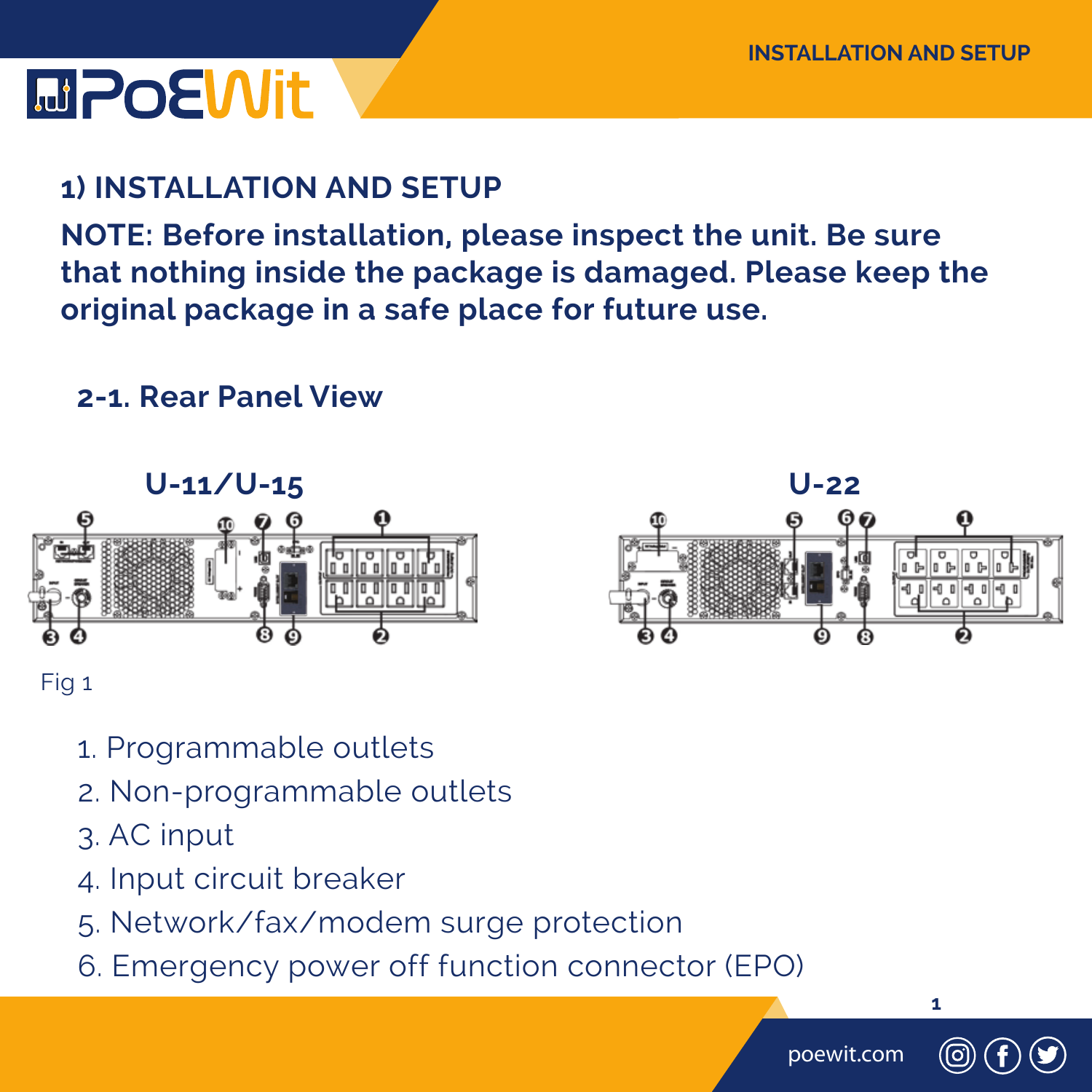## **MPOEWit**

- 7. USB maintenance port
- 8. RS232 maintenance port
- 9. RJ45 cloud network connection
- 10. External battery connector

### **2-2. Operating principle**

The operating principle of the UPS is shown as below.



Fig 2

### **2-3. Install The UPS**

For safety consideration, the UPS is shipped out from factory without connecting battery wires.

Before installing the UPS, please follow below steps to re-connect battery wires first.

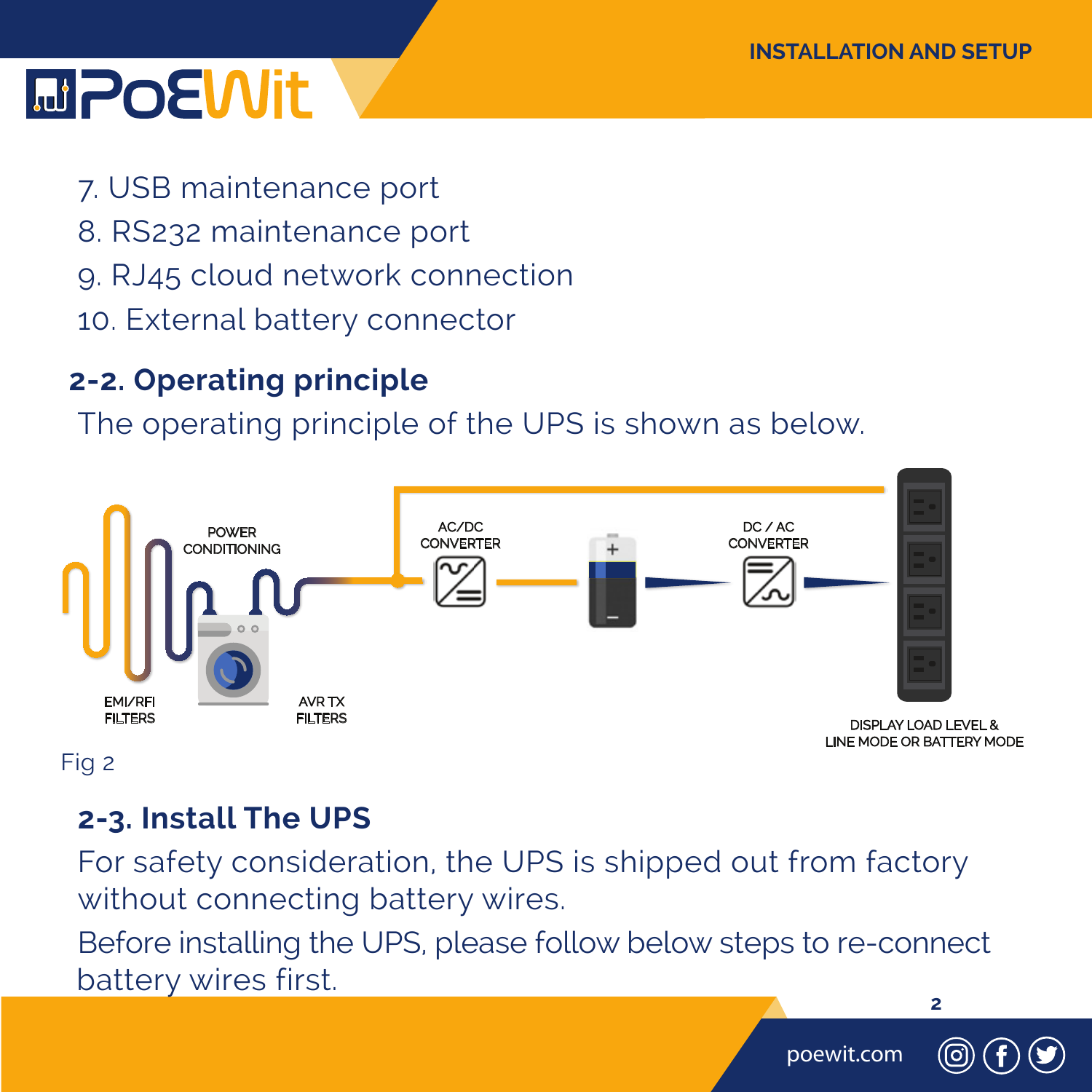# **MPOEWIt**

#### **STEP 1 STEP 2 STEP 3**





**Remove front panel. Connect the AC input and re-connect battery wires.**



**Put the front panel back on the unit.**

### Fig 3

### **• Rack-mount Installation**

 **CAUTION – Do NOT** use the mounting brackets to lift the unit. The mounting brackets are only for securing the unit to the rack.

 **• Install UPS alone**





poewit.com

**3**

Fig 4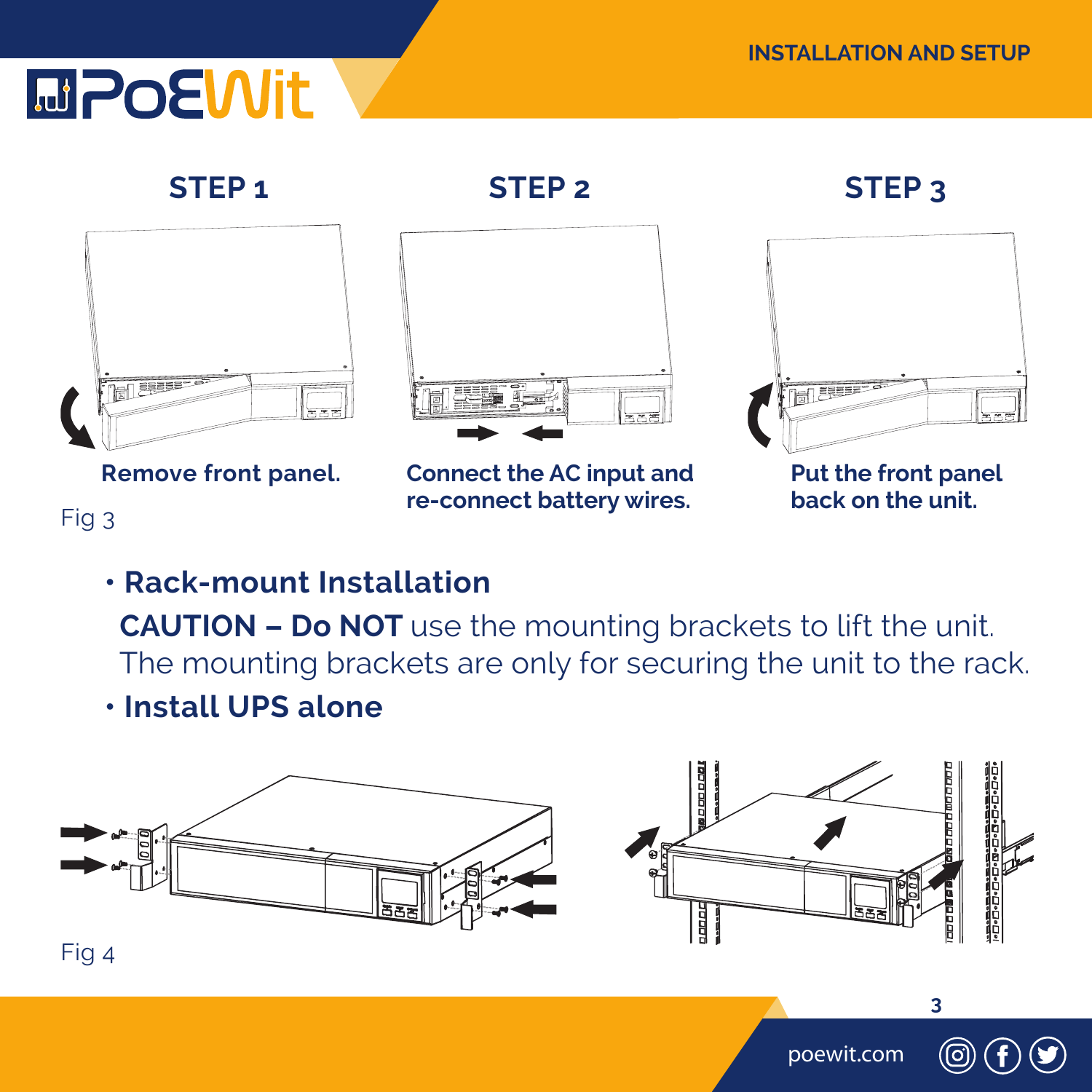

 **• Install UPS and external battery**





Fig 5

**• Tower Installation**

 **Install UPS alone**

**Step 1** Step 2 Step 3



<u>ලි</u>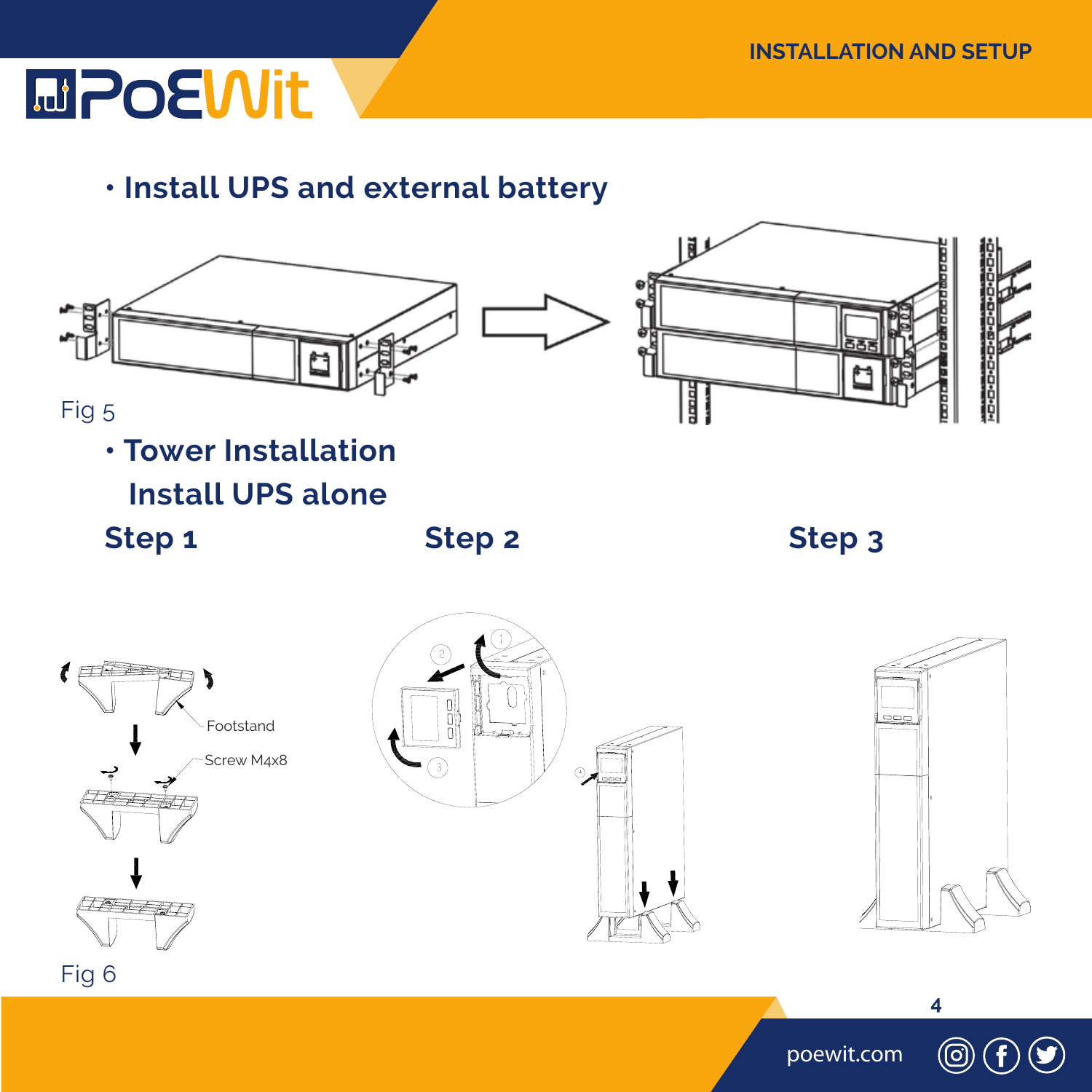

#### **Install UPS and external battery**



Fig 7

 **NOTE: When installing the UPS or battery pack with feet, please keep 70mm distance from the edge of the unit.** 

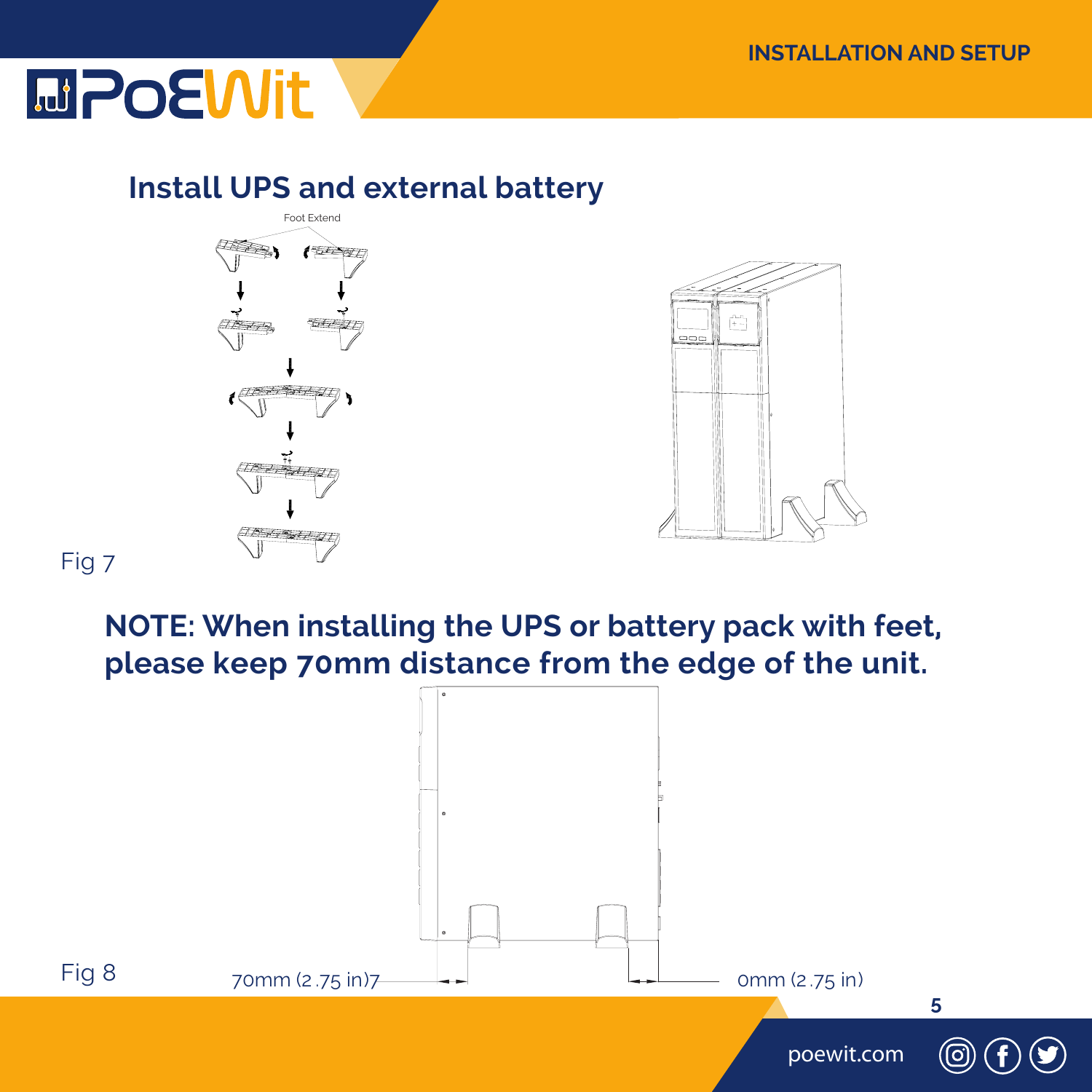### **MPOEWit**

### **2-4. Setup The UPS**

### **Step 1: UPS input connection**

 Plug the UPS into a two-pole, three-wire, grounded receptacle only. Avoid using extension cords.

### **Step 2: UPS output connection**

There are two kinds of outputs: programmable outlets and general outlets. Please connect devices power control the programmable outlets and non-power control devices to the general outlets.

### **Step 3: Communication connection**



 **Intelligent slot**

Fig 9

Connect your broadband connection to the RJ45 port for cloud connectivity.



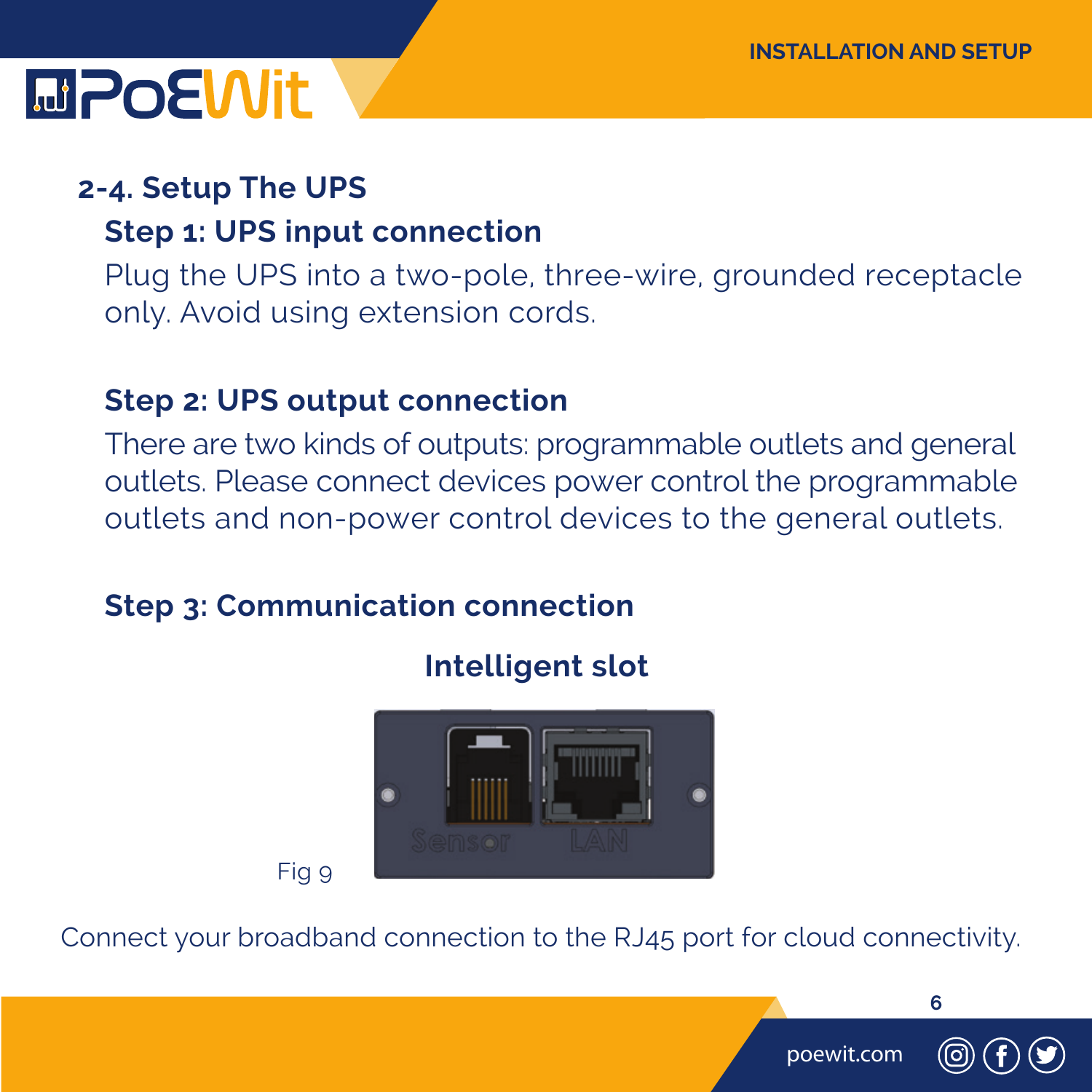## **LaPoEWit**

### **Step 4: Network connection**

Network/fax/phone surge port



Connect a single modem/phone/fax line into surge-protected "IN" outlet on the back panel of the UPS unit. Connect from "OUT" outlet to the equipment with another modem/fax/phone line cable.

### **Step 5: Disable and enable EPO function**

This UPS is equipped with EPO function. By default, the UPS is delivered from factory with pin 1 and pin 2 closed (a metal plate is connected to pin 1 and pin 2) for UPS normal operation. To activate EPO function, remove two screws on EPO port and green connector will be removed.

 **NOTE:** The EPO function logic can be set up via LCD setting. Please refer to program 7 in UPS settings for details.

poewit.com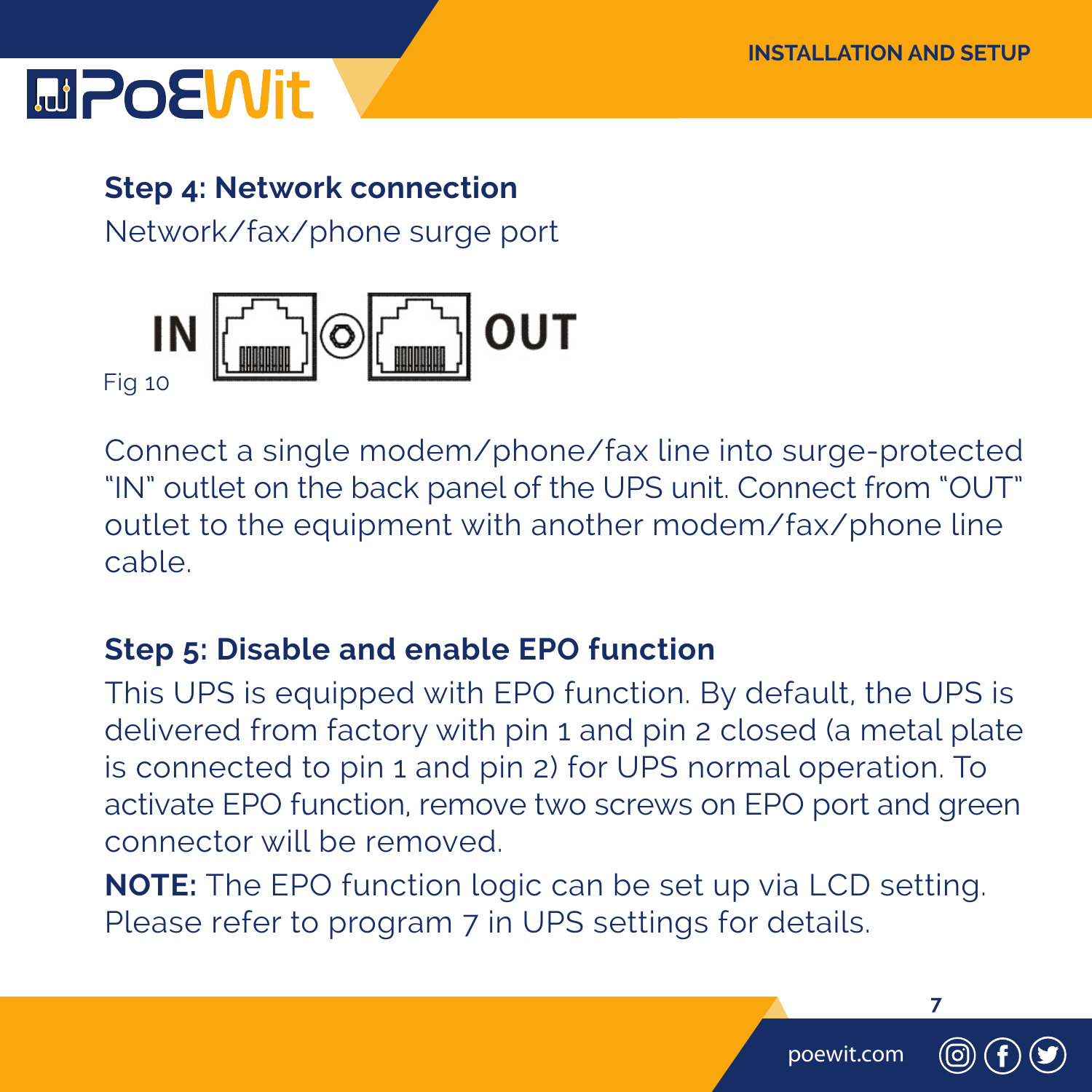# **MPOEWIt**



**It's in closed status for UPS normal operation as default.**

### **Step 6: External battery connection**

Connect one end of external battery cable to the UPS unit and the other end to the battery box. See the chart below for detailed connection.

**CAUTION:** Connection to external battery pack shall be installed by SERVICE PERSONNEL only.

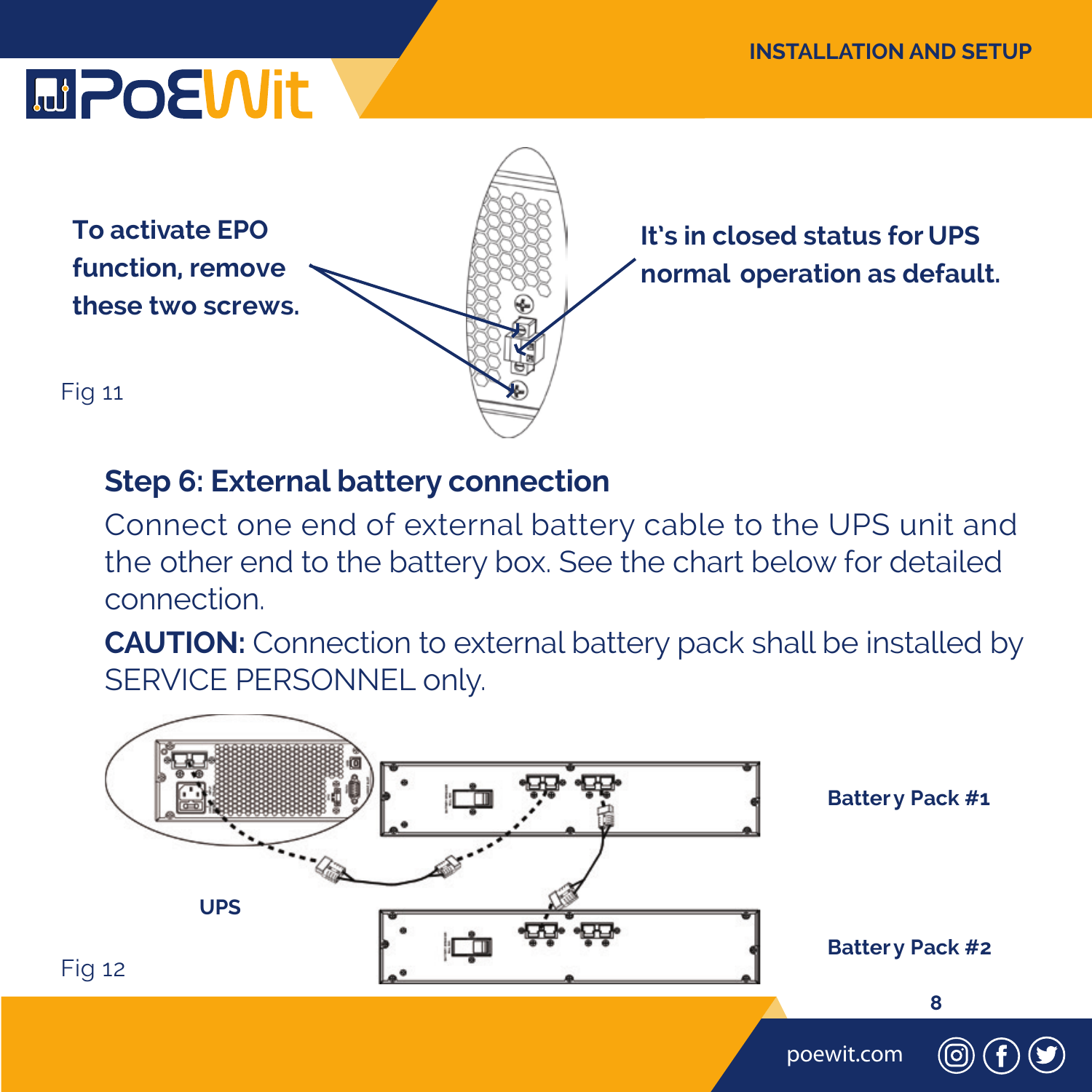### **MPoEWit**

To connect an external battery pack:

- 1. Turn off the UPS utility input.
- 2. Open the front-left cover on the UPS and the battery pack first, and disconnect the internal battery cable.
- 3. Remove the external battery covers from the UPS and the battery pack. Connect one end of the external battery cable to the UPS and the other end to the battery pack as shown in Figure above.

 If connecting more than one external battery pack please use one more battery cable to connect battery pack #1 and battery pack #2 as shown in Figure above.

 4. Once the UPS and external battery packs are connected, secure the connection with the screws. Then, re-connect the internal battery cable and put all front-left covers back on the units.

**NOTE 1:** After installation and initial start-up, set the numbers of the installed battery pack first. Please refer to the details in the "UPS Settings" section.

**NOTE 2:** When 2 or more external battery packs are used, the UPS output rating is derated 20%.

poewit.com